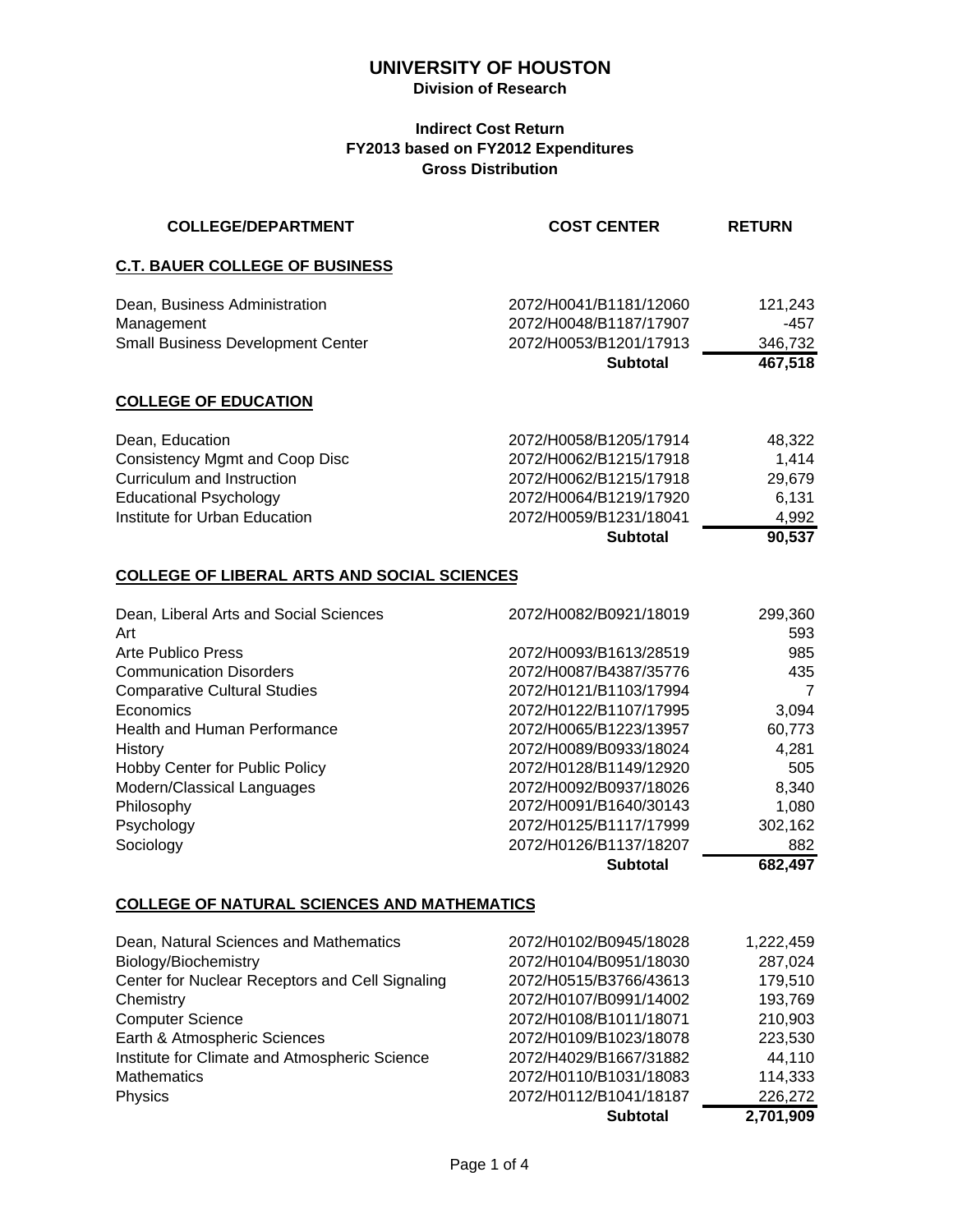#### **Division of Research**

#### **Indirect Cost Return FY2013 based on FY2012 Expenditures Gross Distribution**

#### **COLLEGE OF OPTOMETRY**

| 2072/H0116/B1067/12065                                                                                                                                                                                                                                                                                                                                                                             |                                                                                                                                                                      |
|----------------------------------------------------------------------------------------------------------------------------------------------------------------------------------------------------------------------------------------------------------------------------------------------------------------------------------------------------------------------------------------------------|----------------------------------------------------------------------------------------------------------------------------------------------------------------------|
|                                                                                                                                                                                                                                                                                                                                                                                                    |                                                                                                                                                                      |
| 2072/H0117/B2202/41115<br>2072/H0118/B1097/18210<br>2072/H0117/B1079/18201<br>2072/H0501/B1844/41073<br>2072/H0422/B1621/32619<br>2072/H0117/B1069/18198<br><b>Subtotal</b>                                                                                                                                                                                                                        | 161,860<br>3,973<br>28,760<br>57,227<br>1,067<br>468<br>120,759<br>374,114                                                                                           |
|                                                                                                                                                                                                                                                                                                                                                                                                    |                                                                                                                                                                      |
| 2072/H0136/B1151/17859<br>2072/H0469/B1792/40515<br>2072/H0554/B4472/46996<br>2072/H0423/B2732/46882<br>2072/H0139/B1674/32555<br>2072/H0140/B1675/32557<br>2072/H0137/B1673/32559<br>2072/H0281/B1676/32617<br><b>Subtotal</b>                                                                                                                                                                    | 61,119<br>2,925<br>8,489<br>57,774<br>27,955<br>$-116$<br>$-843$<br>25,190<br>182,494                                                                                |
|                                                                                                                                                                                                                                                                                                                                                                                                    |                                                                                                                                                                      |
| 2072/H0066/B0862/17895<br>2072/H0071/B3793/44312<br>2072/H0069/B0919/18018<br>2072/H0070/B0886/18123<br>2072/H0426/B1664/31649<br>2072/H0067/B0864/17896<br>2072/H0068/B0882/18122<br>2072/H0077/B0917/18017<br>2072/H0070/B0886/18123<br>2072/H0072/B0892/18009<br>2072/H0073/B0896/18011<br>2072/H0070/B0886/18123<br>2072/H0503/B3693/41306<br>2072/H0455/B1804/37929<br>2072/H0512/B4450/43616 | 1,020,850<br>42,254<br>15,280<br>58,465<br>2,269<br>295,260<br>150,660<br>$-1,289$<br>216,223<br>19,524<br>219,734<br>1,265<br>45,267<br>3,557<br>4,696<br>2,094,014 |
|                                                                                                                                                                                                                                                                                                                                                                                                    | <b>Subtotal</b>                                                                                                                                                      |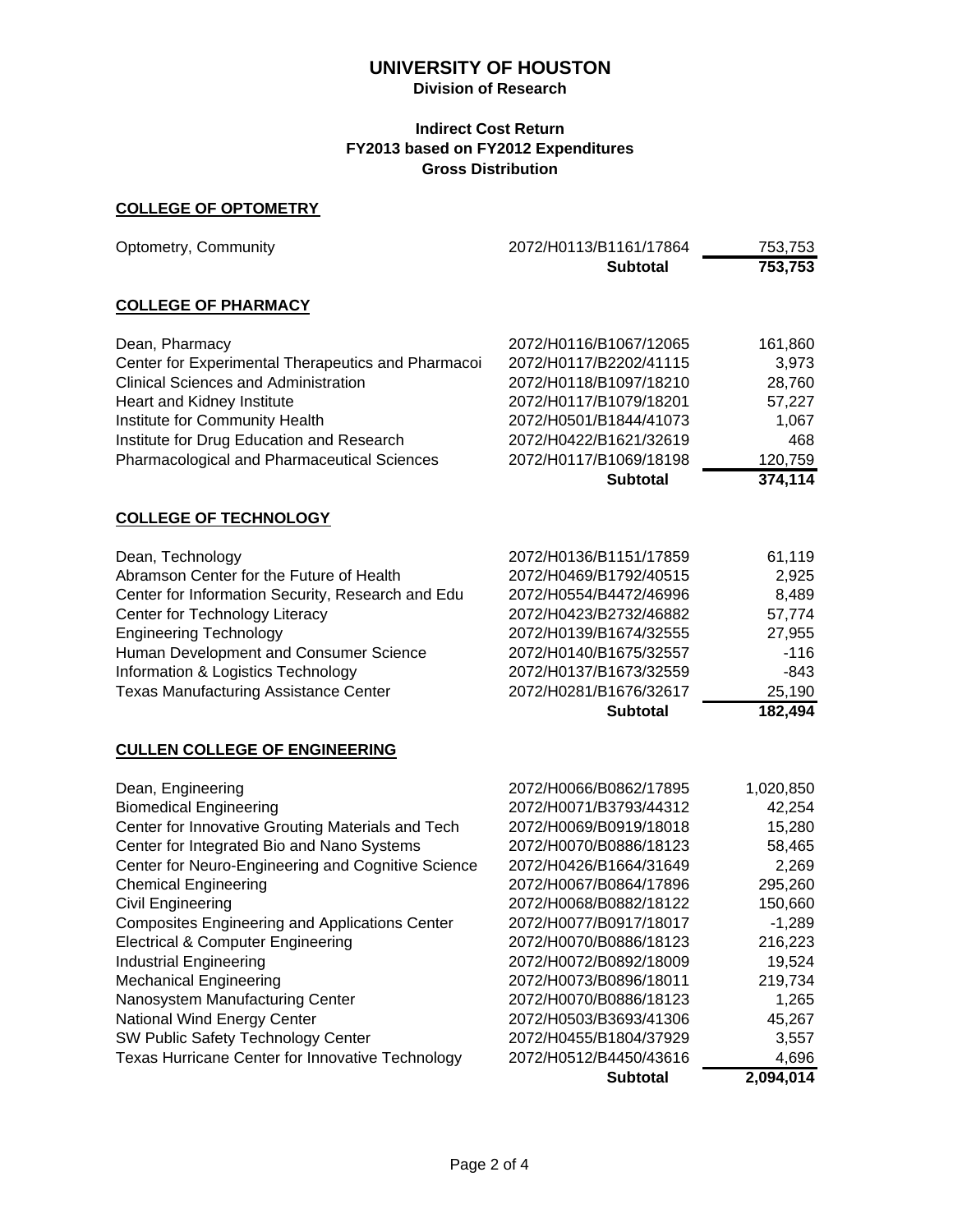### **Division of Research**

#### **Indirect Cost Return FY2013 based on FY2012 Expenditures Gross Distribution**

#### **DIVISION OF RESEARCH**

| VP-Research                                    | 2072/H0233/B0818/18094 | 367,542   |
|------------------------------------------------|------------------------|-----------|
| <b>Biology of Behavior Institute</b>           | 2072/H0552/B2720/46572 | 26,602    |
| <b>Center for Advanced Materials</b>           | 2072/H0453/B1730/36385 | 20,558    |
| Center for Biomedical & Environmental Genomics | 2072/H0546/B3838/45612 | 65,863    |
| Center for Industrial Partnerships             |                        | $-1,336$  |
| Center for Neuromotor & Biomechanics Research  | 2072/H0521/B3794/44342 | 41,960    |
| <b>Houston Coastal Center</b>                  | 2072/H0271/B4473/47017 | 6,916     |
| Institute for Molecular Design                 | 2072/H0103/B1065/18197 | 12,902    |
| Institute for Nanoenergy                       | 2072/H0545/B3797/45491 | 28,034    |
| Institute for Space Systems Operations         | 2072/H0244/B0844/11894 | 3,743     |
| Space Vacuum Epitaxy Center                    | 2072/H0453/B1730/36385 | $-7.326$  |
| <b>TcSUH</b>                                   | 2072/H0452/B0848/36896 | 186,087   |
| <b>Texas Learning/Computation Center</b>       | 2072/H0246/B0822/18096 | 176,077   |
| <b>Texas Obesity Research Center</b>           | 2072/H0500/B4422/42126 | 37,863    |
| <b>TIMES</b>                                   | 2072/H0288/B1691/34116 | 340,505   |
|                                                | <b>Subtotal</b>        | 1,305,991 |

#### **GRADUATE COLLEGE OF SOCIAL WORK**

|                                                  | <b>Subtotal</b>        | 164,264 |
|--------------------------------------------------|------------------------|---------|
| Office for Drug SPR                              | 2072/H0129/B1169/10692 | 258     |
| Drug and Social Policy Research                  | 2072/H0508/B1171/43463 | 8.976   |
| <b>Community Projects - Social Work</b>          | 2072/H0129/B1169/10692 | 141     |
| Child & Family for Innovative Research           | 2072/H0509/B1171/43450 | 58.978  |
| Center for Health Equities & Evaluation Research | 2072/H0662/B1171/48442 | 7.091   |
| Dean, Social Work                                | 2072/H0129/B1169/10692 | 88.819  |

#### **HILTON COLLEGE OF HOTEL AND RESTAURANT MANAGEMENT**

| Hotel and Restaurant Management | 2072/H0081/B1165/17866 | 25,134 |
|---------------------------------|------------------------|--------|
|                                 | <b>Subtotal</b>        | 25.134 |

### **HONORS COLLEGE**

| Dean, Honors College                         | 2072/H0078/B2877/49832 | 3.620 |
|----------------------------------------------|------------------------|-------|
|                                              | Subtotal               | 3.620 |
| SENIOR V.P. FOR ACADEMIC AFFAIRS AND PROVOST |                        |       |
| Sanjor V P for Academic Affairs and Provost  | 2072/H0005/R0810/11880 | R 573 |

|                                              | Subtotal               | 11.738 |
|----------------------------------------------|------------------------|--------|
| Learning and Assessment Services             | 2072/H0221/B0856/10820 | 5.165  |
| Senior V.P. for Academic Affairs and Provost | 2072/H0005/B0810/11889 | 6.573  |